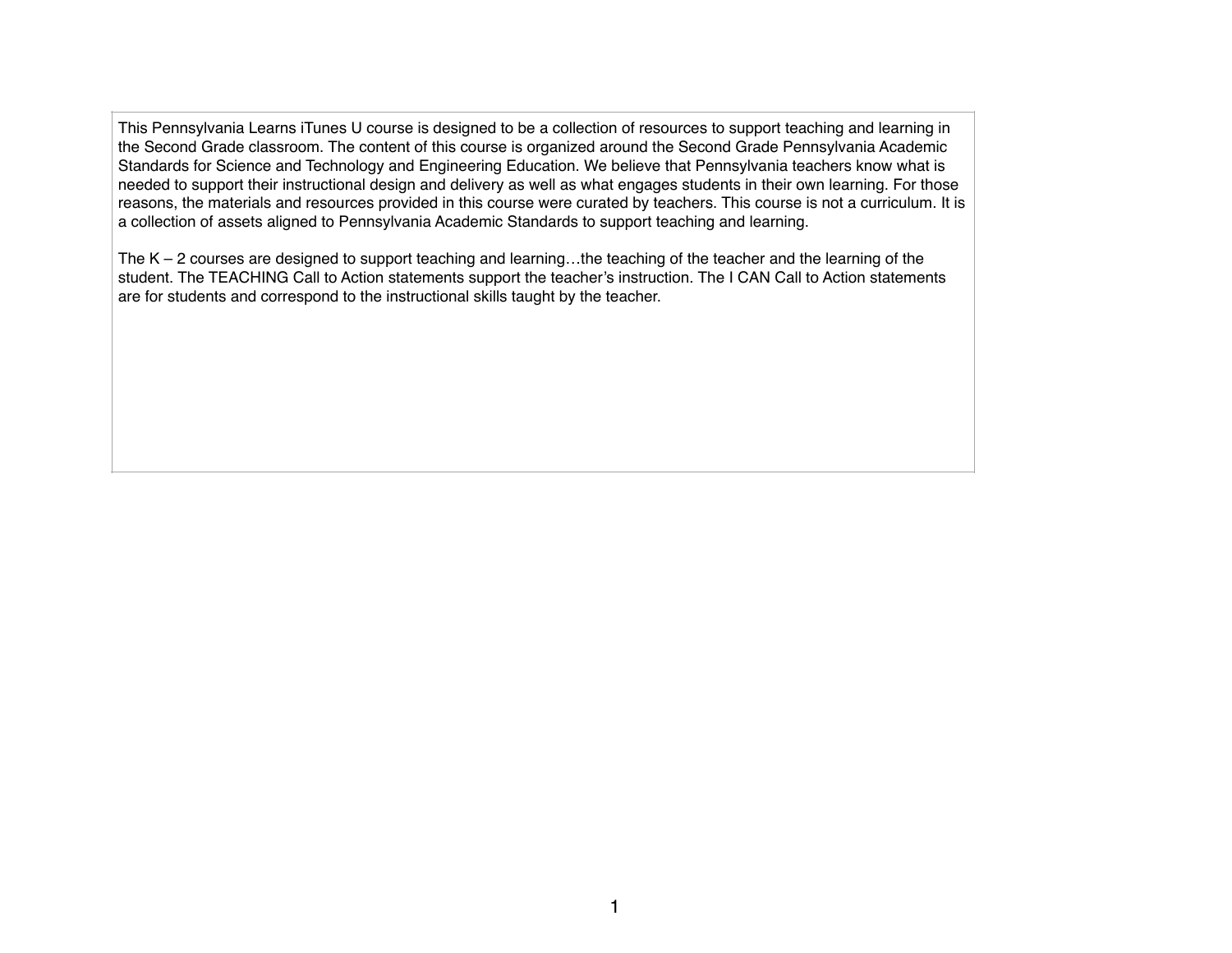| <b>Title/Topic</b>        | <b>Message</b>                                                                                                                                                                                                                                                                                                                                                                                                                                                                                                                                                                                                                                                                                                                                                                                           | <b>Assignment / Call to</b><br><b>Action (200 Character</b><br>Max)                                                    | <b>Resource / URL</b>                                                                            | Info about the URL<br>(published on the "i"<br>button of a resource/<br>url)                     | <b>Notes</b>                                                                        |
|---------------------------|----------------------------------------------------------------------------------------------------------------------------------------------------------------------------------------------------------------------------------------------------------------------------------------------------------------------------------------------------------------------------------------------------------------------------------------------------------------------------------------------------------------------------------------------------------------------------------------------------------------------------------------------------------------------------------------------------------------------------------------------------------------------------------------------------------|------------------------------------------------------------------------------------------------------------------------|--------------------------------------------------------------------------------------------------|--------------------------------------------------------------------------------------------------|-------------------------------------------------------------------------------------|
| <b>Science As Inquiry</b> | In this lesson, students develop an understanding<br>that science content is enhanced when concepts are<br>grounded in inquiry experiences. The use of<br>scientific inquiry helps ensure a deep understanding<br>of science content, processes, knowledge and<br>understanding of scientific ideas, and the work of<br>scientists; therefore, inquiry is embedded as a<br>strand throughout all content areas and not a<br>standalone. Teaching science as inquiry provides<br>teachers with the opportunity to help all students in<br>grades K-12 develop abilities necessary to<br>understand and do scientific inquiry. These are very<br>similar across grade bands and evolve in complexity<br>as the grade level increases. 3.1.2.A9, 3.1.2B6,<br>3.1.2C4, 3.2.2.A6, 3.2.2B7, 3.3.2.A7, 3.3.2.B3 | <b>TEACHING about</b><br>observation,<br>investigation, technology<br>and other tools (levers).                        | https://youtu.be/<br>igrx3 wZf08                                                                 | WATCH the video<br>Scientific Observation for<br>2nd Grade.                                      | Requires reading, the<br>teacher can read the<br>speech bubbles to the<br>students. |
|                           |                                                                                                                                                                                                                                                                                                                                                                                                                                                                                                                                                                                                                                                                                                                                                                                                          | <b>TEACHING the scientific</b><br>method.                                                                              | https://youtu.be/bUa-<br>ilQqEv0                                                                 | <b>LISTEN to The Scientific</b><br>Method Rap.                                                   | <b>VIDEO</b><br><b>FUN</b>                                                          |
|                           |                                                                                                                                                                                                                                                                                                                                                                                                                                                                                                                                                                                                                                                                                                                                                                                                          | <b>TEACHING scientific</b><br>inquiry and using the<br>scientific method.                                              | https://archive.org/<br>details/NasaSciFiles-<br><b>TheScientificMethod</b>                      | WATCH the video about<br>using the scientific<br>method.                                         | <b>VIDEO</b><br><b>ARTICLE</b>                                                      |
|                           |                                                                                                                                                                                                                                                                                                                                                                                                                                                                                                                                                                                                                                                                                                                                                                                                          | <b>TEACHING the scientific</b><br>method.                                                                              | https://itunes.apple.com/<br>us/album/scientific-<br>method-song/<br>id423354230?<br>i=423354512 | LISTEN to a song about<br>the scientific method.                                                 | SONG: 99 cents on<br>iTunes.                                                        |
|                           |                                                                                                                                                                                                                                                                                                                                                                                                                                                                                                                                                                                                                                                                                                                                                                                                          | I CAN use the scientific<br>method.                                                                                    | https://itunes.apple.com/<br>us/app/bill-nye-the-<br>science-guy/<br>id652548755?mt=8            | PERFORM Do-It-Yourself   APP<br>Experiments included in<br>this free app.                        |                                                                                     |
|                           |                                                                                                                                                                                                                                                                                                                                                                                                                                                                                                                                                                                                                                                                                                                                                                                                          | I CAN put the scientific<br>method in the correct<br>order and DISCUSS the<br>importance of<br>communication.          | TINY TAP- http://<br>appsto.re/us/kD9BD.i                                                        | ORDER the steps of the<br>Scientific Method and<br><b>DISCUSS reasoning for</b><br>communication | In Tiny Tap-Search<br><b>Scientific Method- Click</b><br>Game 4                     |
|                           |                                                                                                                                                                                                                                                                                                                                                                                                                                                                                                                                                                                                                                                                                                                                                                                                          | I CAN learn to use the<br>scientific method and<br>follow each step to create $\frac{1}{2}$<br>a science fair project. | http://<br>www.sciencebuddies.org                                                                | Hands on science<br>resources for home and<br>school                                             | <b>EXPERIMENTS</b>                                                                  |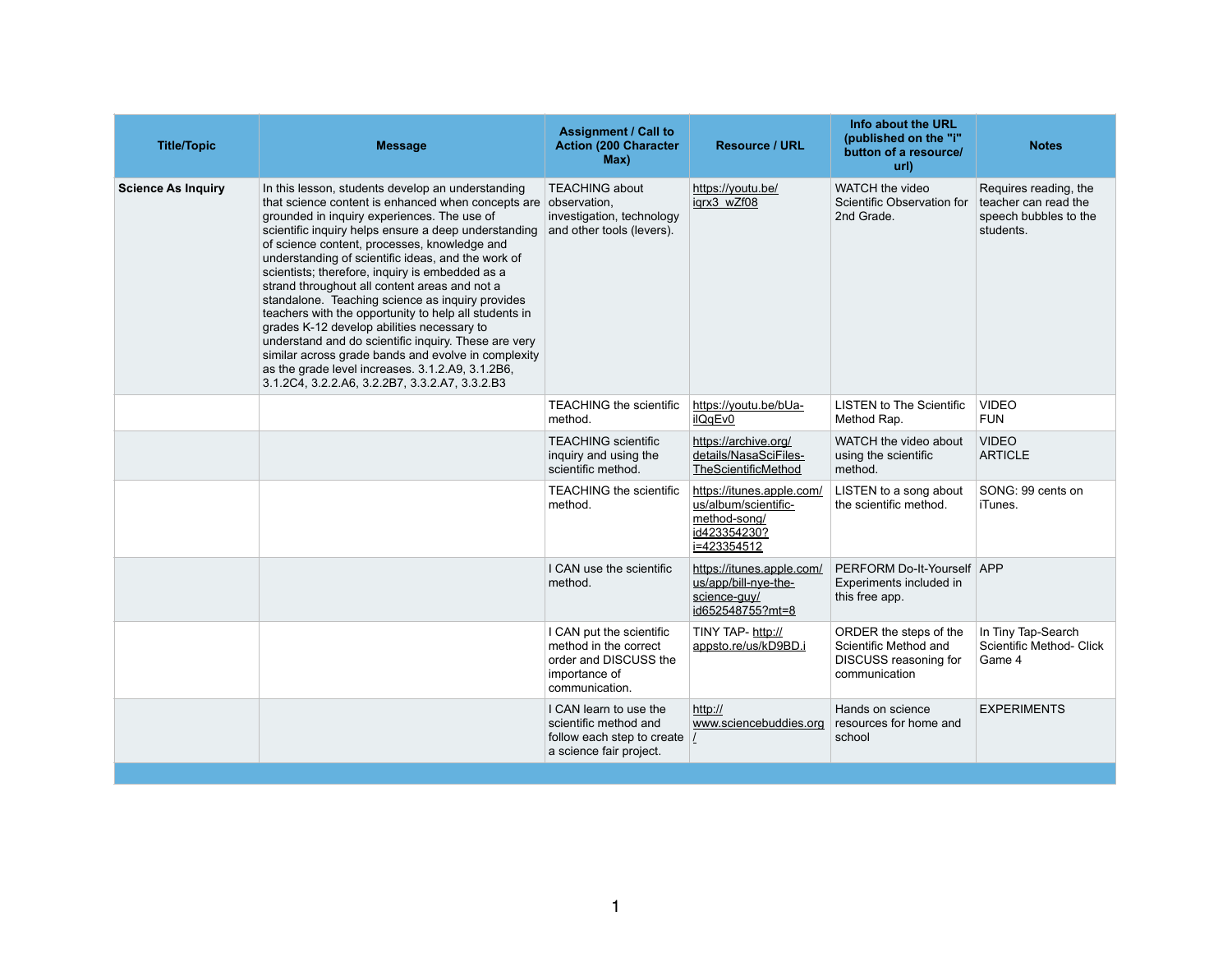| <b>Using Data and</b><br><b>Evidence</b> | In this lesson, students learn to use data/evidence<br>to construct explanations and understand that<br>scientists develop explanations based on their<br>evidence and compare them with their current<br>scientific knowledge. 3.1.2.A9, 3.1.2B6, 3.1.2C4,<br>3.2.2.A6, 3.2.2B7, 3.3.2.A7, 3.3.2.B3 | <b>TEACHING how</b><br>scientists develop<br>explanations based upon<br>data.          | https://itunes.apple.com/<br>us/app/biokids/<br>id509242921?mt=8                                          | This is a free resource<br>that may reach above<br>grade level.                    | App: BioKIDS       |
|------------------------------------------|------------------------------------------------------------------------------------------------------------------------------------------------------------------------------------------------------------------------------------------------------------------------------------------------------|----------------------------------------------------------------------------------------|-----------------------------------------------------------------------------------------------------------|------------------------------------------------------------------------------------|--------------------|
|                                          |                                                                                                                                                                                                                                                                                                      | <b>TEACHING how</b><br>scientists observe to<br>gather evidence.                       | https://<br>www.calacademy.org/<br>educators/lesson-plans/<br>observe-like-a-scientist                    |                                                                                    |                    |
|                                          |                                                                                                                                                                                                                                                                                                      | I CAN use data to gather<br>evidence and develop<br>explanations based on<br>evidence. | https://itunes.apple.com/<br>us/app/biokids/<br>id509242921?mt=8                                          | This is a free resource<br>that may reach above<br>grade level.                    | App: BioKIDS       |
|                                          |                                                                                                                                                                                                                                                                                                      | I CAN observe and<br>gather evidence.                                                  | https://itunes.apple.com/<br>us/app/super-notes-<br>recorder-note/<br>id484001731?mt=8                    | Voice record or write<br>notes.                                                    |                    |
|                                          |                                                                                                                                                                                                                                                                                                      | I CAN ask good scientific<br>questions.                                                | http://<br>www.sciencebuddies.org<br>/science-fair-projects/<br>ask an expert intro.sht<br>m <sub>l</sub> | *ASK an expert<br>questions                                                        | <b>INTERACTIVE</b> |
|                                          |                                                                                                                                                                                                                                                                                                      |                                                                                        | http://<br>www.sciencebob.com/<br>experiments/index.php                                                   | *USE the "Make it an<br>Experiment" to learn<br>about good scientific<br>questions | <b>EXPERIMENTS</b> |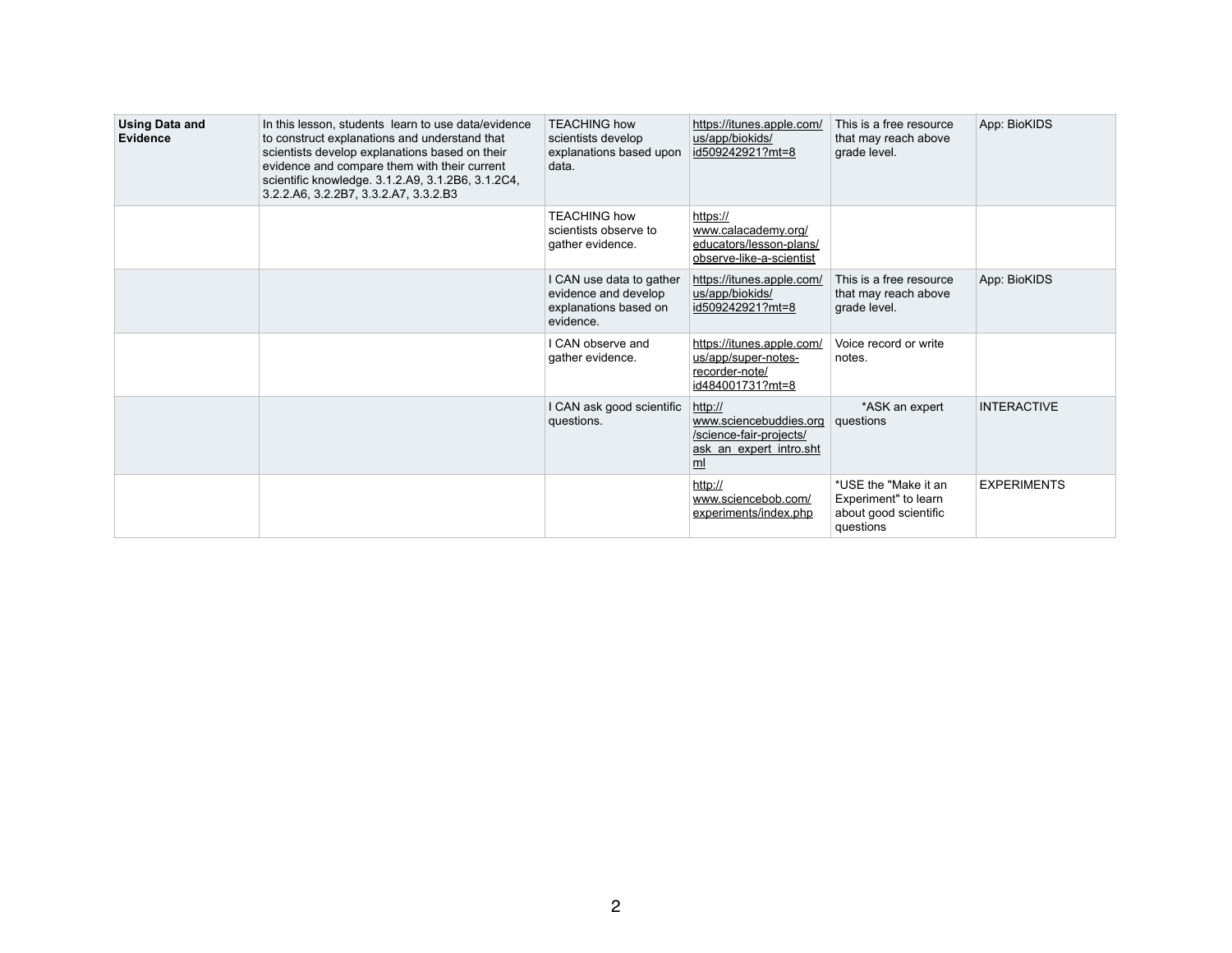| <b>Title/Topic</b>                                  | <b>Message</b>                                                                                                                                                                                                                                                                             | <b>Assignment / Call to</b><br><b>Action (200 Character</b><br>Max)                  | <b>Resource / URL</b>                                                                            | Info about<br>(published<br>button of a re             |
|-----------------------------------------------------|--------------------------------------------------------------------------------------------------------------------------------------------------------------------------------------------------------------------------------------------------------------------------------------------|--------------------------------------------------------------------------------------|--------------------------------------------------------------------------------------------------|--------------------------------------------------------|
| <b>Module 1: Earth and</b><br><b>Space Sciences</b> | Module 1 engages students in the discovery of our<br>place in space and how it effects things such as<br>night and day, seasons, patterns in the moon as<br>well as causes changes in water. Students learn<br>the water cycle as it occurs naturally in earth's water<br>landforms.       |                                                                                      |                                                                                                  |                                                        |
|                                                     |                                                                                                                                                                                                                                                                                            |                                                                                      |                                                                                                  |                                                        |
| Earth Structure,<br><b>Processes and Cycles</b>     | In this lesson, students learn about the water cycle<br>and water landforms and changes they undergo.<br>Students engage in: the exploration of water in both<br>solid and liquid form; describing different forms of<br>water; and illustrating evaporation and<br>condensation, 3.3.2.A4 |                                                                                      |                                                                                                  |                                                        |
|                                                     |                                                                                                                                                                                                                                                                                            | <b>TEACHING different</b><br>water landforms exist (i.e.<br>river, lake, ocean)      | https://<br>www.brainpop.com/<br>science/earthsystem/<br>oceans/                                 | WATCH the vid<br>about oceans.                         |
|                                                     |                                                                                                                                                                                                                                                                                            | I CAN sort and identify<br>water landforms.                                          | https://<br>www.superteacherworksh<br>eets.com/landforms/<br>bodies-of-water-<br>cards WMWNT.pdf | <b>IDENTIFY</b> wate                                   |
|                                                     |                                                                                                                                                                                                                                                                                            | <b>TEACHING that water</b><br>exists in different forms<br>(solid, liquid, and gas). | https://youtu.be/T-<br>QimFDbgi4                                                                 |                                                        |
|                                                     |                                                                                                                                                                                                                                                                                            | <b>TEACHING about</b><br>glaciers.                                                   | http://study.com/academy/<br>lesson/what-are-glaciers-<br>types-facts-pictures.html              | Watch the video<br>glaciers.                           |
|                                                     |                                                                                                                                                                                                                                                                                            | <b>TEACHING how liquid</b><br>water forms ice.                                       | http://www.drinktap.org/<br>kids/water-science-<br>projects aspx                                 | PERFORM the<br>to see how liqui<br>becomes ice.        |
|                                                     |                                                                                                                                                                                                                                                                                            | <b>TEACHING how glaciers</b><br>are formed.                                          | https://<br>www.teachervision.com/<br>science/lesson-plan/<br>3834.html                          |                                                        |
|                                                     |                                                                                                                                                                                                                                                                                            | I CAN identify and define<br>river, lake, ocean, and<br>glaciers.                    | https://itunes.apple.com/<br>us/app/popplet-lite/<br>id364738549?mt=8                            | CREATE a pop<br>water exisiting a<br>and liquid in our |
|                                                     |                                                                                                                                                                                                                                                                                            | <b>TEACHING the water</b><br>cycle                                                   | https://jr.brainpop.com/<br>science/weather/<br>watercycle/                                      | <b>WATCH</b> this vid<br>the water cycle.              |

| Info about the URL<br>(published on the "i"<br>button of a resource/url)                  | <b>Notes</b> |
|-------------------------------------------------------------------------------------------|--------------|
|                                                                                           |              |
|                                                                                           |              |
|                                                                                           |              |
| WATCH the video to learn<br>about oceans.                                                 |              |
| <b>IDENTIFY water landforms.</b>                                                          |              |
|                                                                                           |              |
| Watch the video about<br>glaciers.                                                        |              |
| PERFORM the experiment<br>to see how liquid waters<br>becomes ice.                        |              |
|                                                                                           |              |
| <b>CREATE a popplet showing</b><br>water exisiting as a solid<br>and liquid in our world. |              |
| <b>WATCH this video about</b><br>the water cycle.                                         |              |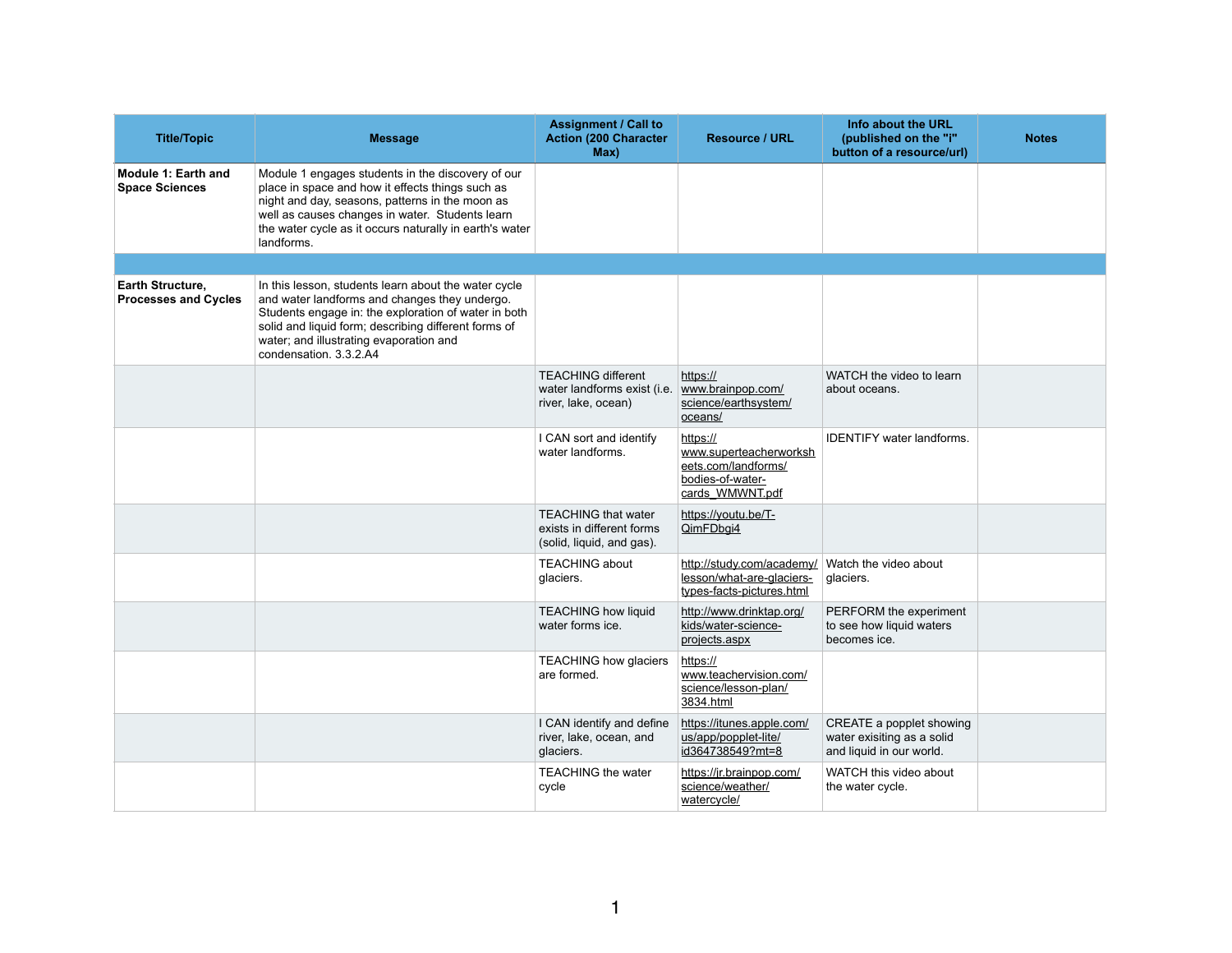| <b>Title/Topic</b>                             | <b>Message</b>                                                                                                                                                                                                                                                                                                                                                                                                              | <b>Assignment / Call to</b><br><b>Action (200 Character</b><br>Max)                                   | <b>Resource / URL</b>                                                                        | Info about the<br>(published on<br>button of a reso                           |
|------------------------------------------------|-----------------------------------------------------------------------------------------------------------------------------------------------------------------------------------------------------------------------------------------------------------------------------------------------------------------------------------------------------------------------------------------------------------------------------|-------------------------------------------------------------------------------------------------------|----------------------------------------------------------------------------------------------|-------------------------------------------------------------------------------|
|                                                |                                                                                                                                                                                                                                                                                                                                                                                                                             | I CAN understand the<br>water cycle.                                                                  | https://www.youtube.com/<br>watch?v=i3NeMVBcXXU                                              | <b>LISTEN</b> to the wat<br>rap.                                              |
|                                                |                                                                                                                                                                                                                                                                                                                                                                                                                             | I CAN identify the<br>different steps of the<br>water cycle.                                          | https://itunes.apple.com/<br>us/app/the-water-cycle/<br>id483114651?mt=8                     | LABEL the steps o<br>water cycle.                                             |
|                                                |                                                                                                                                                                                                                                                                                                                                                                                                                             | I CAN perform the<br>experiment to simulate<br>the water cycle.                                       | http://<br>miksciteachingideas.com/<br>pdf/WaterCycleSim.pdf                                 | PERFORM the ex<br>too see the water<br>action.                                |
|                                                |                                                                                                                                                                                                                                                                                                                                                                                                                             |                                                                                                       |                                                                                              |                                                                               |
| <b>Origin and Evolution of</b><br>the Universe | In this lesson, students differentiate between<br>revolve and rotate as it relates to objects in our<br>solar system, phases of the moon, and sunrise and<br>sunset based observed patterns. Students engage<br>in observing and recording the location of the Sun<br>and Moon at different phases; changes in the<br>appearance of the Moon over time; and predicting<br>seasonal patterns of sunrise and sunset. 3.3.2.B1 |                                                                                                       |                                                                                              |                                                                               |
|                                                |                                                                                                                                                                                                                                                                                                                                                                                                                             | <b>TEACHING our solar</b><br>system (planets, moons,<br>etc.) orbits the sun.                         | https://jr.brainpop.com/<br>science/space/sun/                                               | WATCH the video<br>about the sun.                                             |
|                                                |                                                                                                                                                                                                                                                                                                                                                                                                                             | <b>TEACHING the</b><br>difference between<br>revolve and rotate.                                      | http://<br>www.msnucleus.org/<br>membership/html/k-6/uc/<br>solar system/k/<br>ucssk 2a.html | <b>LEARN</b> how plane<br>and revolve aroun                                   |
|                                                |                                                                                                                                                                                                                                                                                                                                                                                                                             | <b>TEACHING the</b><br>difference between<br>revolve and rotate.                                      | https://www.youtube.com/<br>watch?v=88ZfRsgBaC0                                              | <b>LISTEN and WAT</b><br>rotate and revolve                                   |
|                                                |                                                                                                                                                                                                                                                                                                                                                                                                                             | I CAN demonstrate<br>rotation and revolution.                                                         |                                                                                              |                                                                               |
|                                                |                                                                                                                                                                                                                                                                                                                                                                                                                             | I CAN describe how the<br>moon orbits the Earth<br>and the phases of the<br>Moon.                     | https://www.youtube.com/<br>watch?v=AQ5vty8f9Xc                                              | WATCH the video<br>about the moon                                             |
|                                                |                                                                                                                                                                                                                                                                                                                                                                                                                             | I CAN explain how<br>seasons happen because<br>of the tilt of the earth and<br>position in its orbit. | https://www.youtube.com/<br>watch?v=D6yQ8-M8rmU                                              | WATCH the video<br>about the seasons                                          |
|                                                |                                                                                                                                                                                                                                                                                                                                                                                                                             | I CAN observe, describe<br>and predict patterns of<br>sunrise and and sunset.                         | https://itunes.apple.com/<br>us/app/day-and-night-<br>world-map/id413493783?<br>$mt=8$       | <b>ANALYZE look diff</b><br>different times usir<br>free app 'Day and<br>Map' |

| Info about the URL<br>(published on the "i"<br>button of a resource/url)                         | <b>Notes</b> |
|--------------------------------------------------------------------------------------------------|--------------|
| LISTEN to the water cycle<br>rap.                                                                |              |
| LABEL the steps of the<br>water cycle.                                                           |              |
| PERFORM the experiment<br>too see the water cycle in<br>action.                                  | ???          |
|                                                                                                  |              |
|                                                                                                  |              |
| WATCH the video to learn<br>about the sun.                                                       |              |
| <b>LEARN how planets rotate</b><br>and revolve around the sun.                                   |              |
| <b>LISTEN and WATCH the</b><br>rotate and revolve song.                                          |              |
|                                                                                                  |              |
| WATCH the video to learn<br>about the moon                                                       |              |
| WATCH the video to learn<br>about the seasons                                                    |              |
| <b>ANALYZE look different at</b><br>different times using the<br>free app 'Day and Night<br>Map' |              |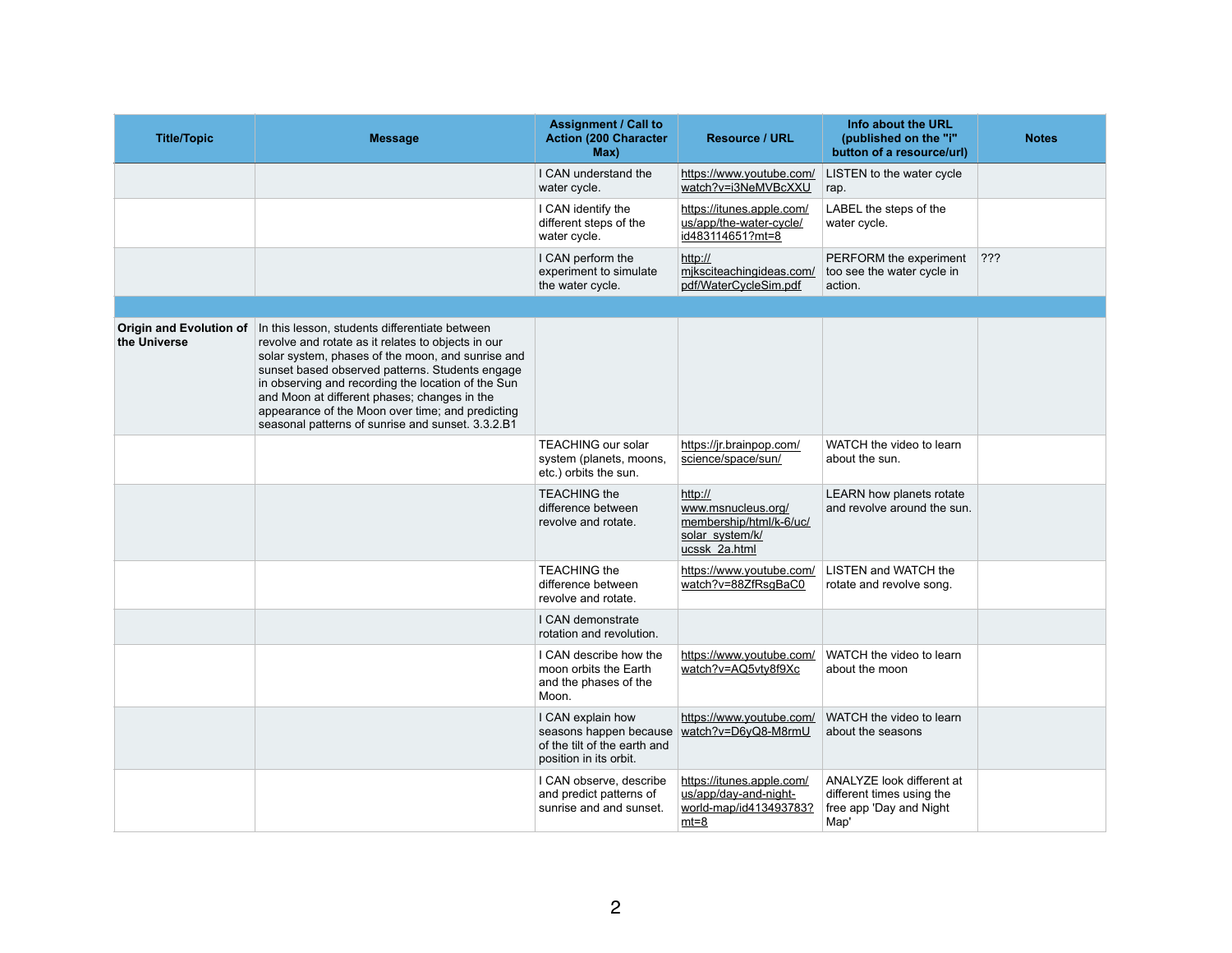| <b>Topic/Title</b>                          | <b>Message</b>                                                                                                                                                                                                                                                                 | <b>Assignment / Call to</b><br><b>Action (200 Character</b><br>Max)        | <b>Resource / URL</b>                                                                                                      | Info about the URL<br>(published on the "i"<br>button of a resource/<br>url) | <b>Notes</b> |
|---------------------------------------------|--------------------------------------------------------------------------------------------------------------------------------------------------------------------------------------------------------------------------------------------------------------------------------|----------------------------------------------------------------------------|----------------------------------------------------------------------------------------------------------------------------|------------------------------------------------------------------------------|--------------|
| <b>Module 2: Physical</b><br><b>Science</b> | Module 2 provides the opportunity for students to<br>explore the chemical and physical properties of<br>matter and discover matter has 3 states, states can<br>change, some changes of matter are caused by<br>chemical reactions where other changes are physical<br>changes. |                                                                            |                                                                                                                            |                                                                              |              |
|                                             |                                                                                                                                                                                                                                                                                |                                                                            |                                                                                                                            |                                                                              |              |
| <b>Chemistry</b>                            | In this lesson, students investigate changes in the<br>properties of matter, identifying the phases and<br>changes made, and how heating and cooling may<br>cause changes in the properties of materials.                                                                      | I CAN understand<br>matter by watching the<br>video.                       | https://<br>www.youtube.com/<br>watch?v=tuE1LePDZ4Y                                                                        |                                                                              |              |
|                                             |                                                                                                                                                                                                                                                                                | <b>TEACHING about</b><br>changing states of<br>matter                      | http://<br>www.brainpop.com/<br>educators/community/<br>lesson-plan/changing-<br>states-of-matter-<br>activities-for-kids/ |                                                                              |              |
|                                             |                                                                                                                                                                                                                                                                                | I CAN explain how heat<br>makes matter change<br>phase                     | You tube kids app<br>(replace video above)<br>https://appsto.re/us/<br>U <sub>1</sub> q <sub>23.i</sub>                    | In app, search phases of<br>matter + Make me genius                          |              |
|                                             |                                                                                                                                                                                                                                                                                | I CAN make a liquid<br>change into a solid                                 | http://<br>www.teachnet.com/<br>lesson/science/<br>icecream051999.html                                                     | Making Ice cream lab                                                         |              |
|                                             |                                                                                                                                                                                                                                                                                | I CAN play Phase<br>change rummy to<br>identify phase changes              | http://www4.esc13.net/<br>uploads/science/docs/<br>manipulatives/<br>phasechangecardgame<br>elem.pdf                       |                                                                              |              |
|                                             |                                                                                                                                                                                                                                                                                | CREATE a review game<br>about the phases of<br>matter and phase<br>changes | https://itunes.apple.com/<br>us/app/tinytap-make-<br>play-educational/<br>id493868874?mt=8                                 | Tiny Tap-Free iPad app                                                       |              |
|                                             |                                                                                                                                                                                                                                                                                |                                                                            |                                                                                                                            |                                                                              |              |
| <b>Reactions</b>                            | In this lesson, students learn about mixing<br>substances and learn about dissolving and sorting<br>materials that will and will not dissolve. 3.2.2.A4                                                                                                                        | <b>TEACHING about</b><br>mixtures and dissolving.                          | https://<br>www.youtube.com/<br>watch?<br>v=r0nNvsB_fOw&app=d<br>esktop                                                    |                                                                              |              |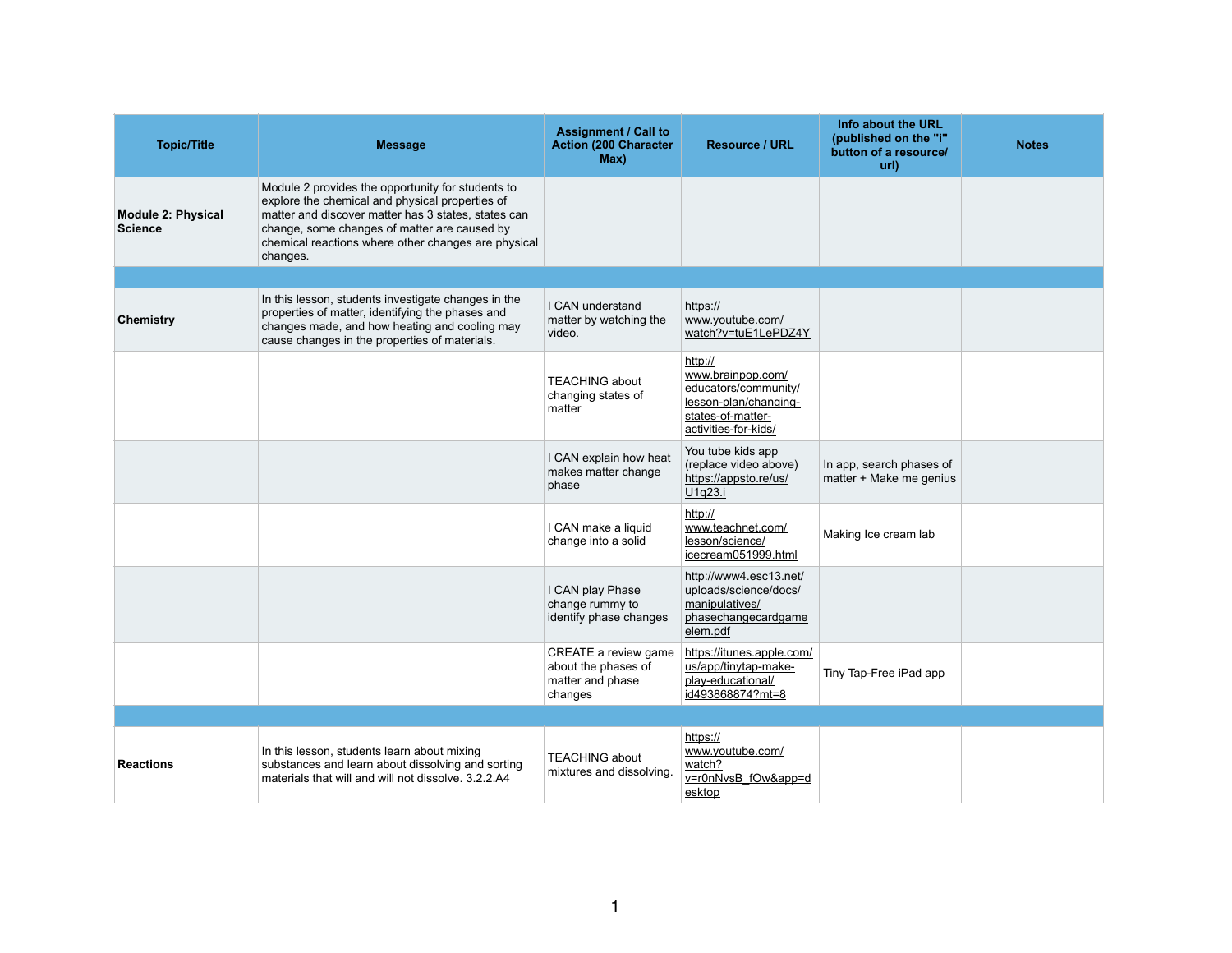|                                                                                   |                                                                                                                                                                                                           | <b>TEACHING about</b><br>mixtures and solutions<br>as you complete the<br>experiment. | http://<br>www.brighthubeducation<br>.com/lesson-plans-<br>grades-3-5/53109-<br>mixtures-and-solutions-<br>chemistry-lesson/                                                            |                            |
|-----------------------------------------------------------------------------------|-----------------------------------------------------------------------------------------------------------------------------------------------------------------------------------------------------------|---------------------------------------------------------------------------------------|-----------------------------------------------------------------------------------------------------------------------------------------------------------------------------------------|----------------------------|
|                                                                                   |                                                                                                                                                                                                           | <b>TEACHING about</b><br>mixtures and properties<br>of matter in this lesson.         | http://web.missouri.edu/<br>~hanuscind/4280/<br>Exploring%20Mixtures<br>%20-%20Grade<br>%202.pdf                                                                                        |                            |
|                                                                                   |                                                                                                                                                                                                           |                                                                                       |                                                                                                                                                                                         |                            |
| <b>Unifying Themes</b>                                                            | In this lesson, students investigate and identify the 3<br>states of matter and learn that everything is made of<br>matter, 3.2.2.A5                                                                      | <b>TEACHING about the</b><br>three states of matter                                   | http://<br>www.brighthubeducation<br>.com/lesson-plans-<br>grades-1-2/39470-<br>moving-molecules-<br>lesson-on-the-three-<br>states-of-matter/                                          |                            |
|                                                                                   |                                                                                                                                                                                                           | I CAN see that<br>everything is made of<br>matter.                                    | https://<br>www.youtube.com/<br>watch?<br>v=ELchwUIIWa8&featur<br>e=youtu.be                                                                                                            |                            |
|                                                                                   |                                                                                                                                                                                                           | I CAN show my<br>understanding of the<br>types of matter in this<br>activity.         | https://cdn-<br>ir.brainpop.com/science/<br>matter/<br>solidsliquidsandgases/<br>activity/                                                                                              | Link to print<br>worksheet |
|                                                                                   |                                                                                                                                                                                                           | I CAN review vocabulary<br>for the states of matter.                                  | https://quizlet.com/<br>14695296/properties-of-<br>matter-2nd-grade-flash-<br>cards/                                                                                                    |                            |
|                                                                                   |                                                                                                                                                                                                           |                                                                                       |                                                                                                                                                                                         |                            |
| <b>Physics Energy Storage</b><br>and Transformations:<br><b>Conservation Laws</b> | In this lesson, students discover how matter changes<br>and learn about chemical and physical changes as<br>well as how different forms of energy cause changes.<br>(e.g., sunlight, heat, wind) 3.2.2.B2 | <b>TEACHING about</b><br>physical and chemical<br>changes                             | http://<br>www.brainpop.com/<br>educators/community/<br>lesson-plan/physical-<br>and-chemical-changes-<br>background-<br>information/?bp-jr-<br>topic=physical-and-<br>chemical-changes |                            |
|                                                                                   |                                                                                                                                                                                                           | I CAN understand how<br>matter changes by<br>watching the video.                      | https://<br>www.youtube.com/<br>watch?v=Fj1IdOdmOjY                                                                                                                                     | Changes: A                 |

| Link to printable<br>worksheet |  |
|--------------------------------|--|
|                                |  |
|                                |  |
|                                |  |
| Changes: A Science Rap         |  |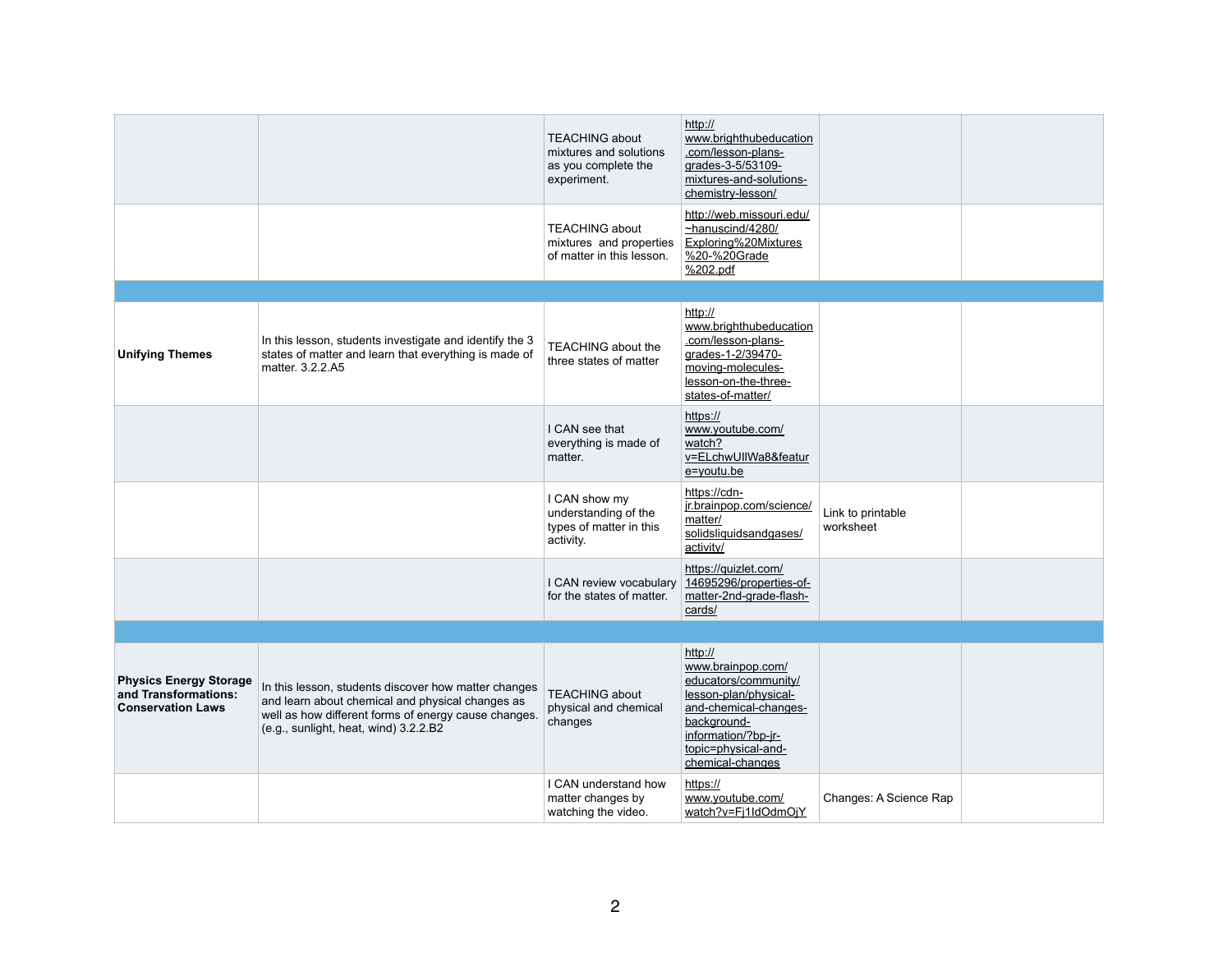| <b>Topic/Title</b>             | <b>Message</b>                                                                                                                                                                                                                                                                                                                                                                                                                               | <b>Assignment / Call to</b><br><b>Action (200 Character</b><br>Max)                          | <b>Resource / URL</b>                                                           | Info about the<br><b>URL</b> (published<br>on the "i"<br>button of a<br>resource/url)                                                | <b>Notes</b> |
|--------------------------------|----------------------------------------------------------------------------------------------------------------------------------------------------------------------------------------------------------------------------------------------------------------------------------------------------------------------------------------------------------------------------------------------------------------------------------------------|----------------------------------------------------------------------------------------------|---------------------------------------------------------------------------------|--------------------------------------------------------------------------------------------------------------------------------------|--------------|
| <b>Module 3: Life Sciences</b> | Module 3 engages students in the exploration of<br>plants and animals. Students learn plant and animal<br>life cycles, the parts of a plant and how each part<br>plays a role in the plants survival. In addition,<br>students learn about dinosaurs, how they became<br>extinct, and how they compare to modern day<br>animals.                                                                                                             |                                                                                              |                                                                                 |                                                                                                                                      |              |
|                                |                                                                                                                                                                                                                                                                                                                                                                                                                                              |                                                                                              |                                                                                 |                                                                                                                                      |              |
| <b>Evolution</b>               | In this lesson, students learn about animals that once   TEACHING why dinosaurs<br>lived on Earth, are extinct; yet, there are living things<br>that resemble these extinct animals in some way.<br>Students will engage in the exploration of dinosaurs<br>and compare these extinct creatures with animals<br>living on earth today. In addition, students will<br>understand why dinosaurs no long live on earth.<br>3.1.2.C <sub>3</sub> | no longer exist.                                                                             | http://www.timeforkids.com/news/<br>what-killed-dinosaurs/167841                | <b>READ the article</b><br>to learn about<br>an extinction<br>theory.                                                                |              |
|                                |                                                                                                                                                                                                                                                                                                                                                                                                                                              | <b>TEACHING how dinosaurs</b><br>are similar to animals that<br>exist today.                 | http://www.enchantedlearning.com/<br>subjects/dinosaurs/<br>dinoclassification/ | <b>Students</b><br>analyze the<br>chart and<br>diagram.                                                                              |              |
|                                |                                                                                                                                                                                                                                                                                                                                                                                                                                              | I CAN analyze the chart and<br>diagram to see how<br>dinosaurs resemble animals<br>of today. | https://itunes.apple.com/us/app/<br>picturebook/id429810668?mt=8                | Students write a<br>story to<br>synthesize all<br>learning about<br>the constancy<br>and change of<br>dinosaurs'<br>characteristics. |              |
|                                |                                                                                                                                                                                                                                                                                                                                                                                                                                              | I CAN explain why<br>dinosaurs are no longer on<br>the Earth.                                | https://itunes.apple.com/us/app/<br>picturebook/id429810668?mt=8                | Students write a<br>story to<br>synthesize all<br>learning about<br>the constancy<br>and change of<br>dinosaurs'<br>characteristics. |              |
|                                |                                                                                                                                                                                                                                                                                                                                                                                                                                              |                                                                                              |                                                                                 |                                                                                                                                      |              |
| <b>Adaptation</b>              | In this lesson, students learn that living things can<br>only survive if their needs are being met. 3.1.2.C2.                                                                                                                                                                                                                                                                                                                                | <b>TEACHING about what</b><br>plants need to survive.                                        | https://www.youtube.com/watch?<br>v=dUBIQ1fTRzI                                 | Song about<br>what plants<br>need to survive                                                                                         |              |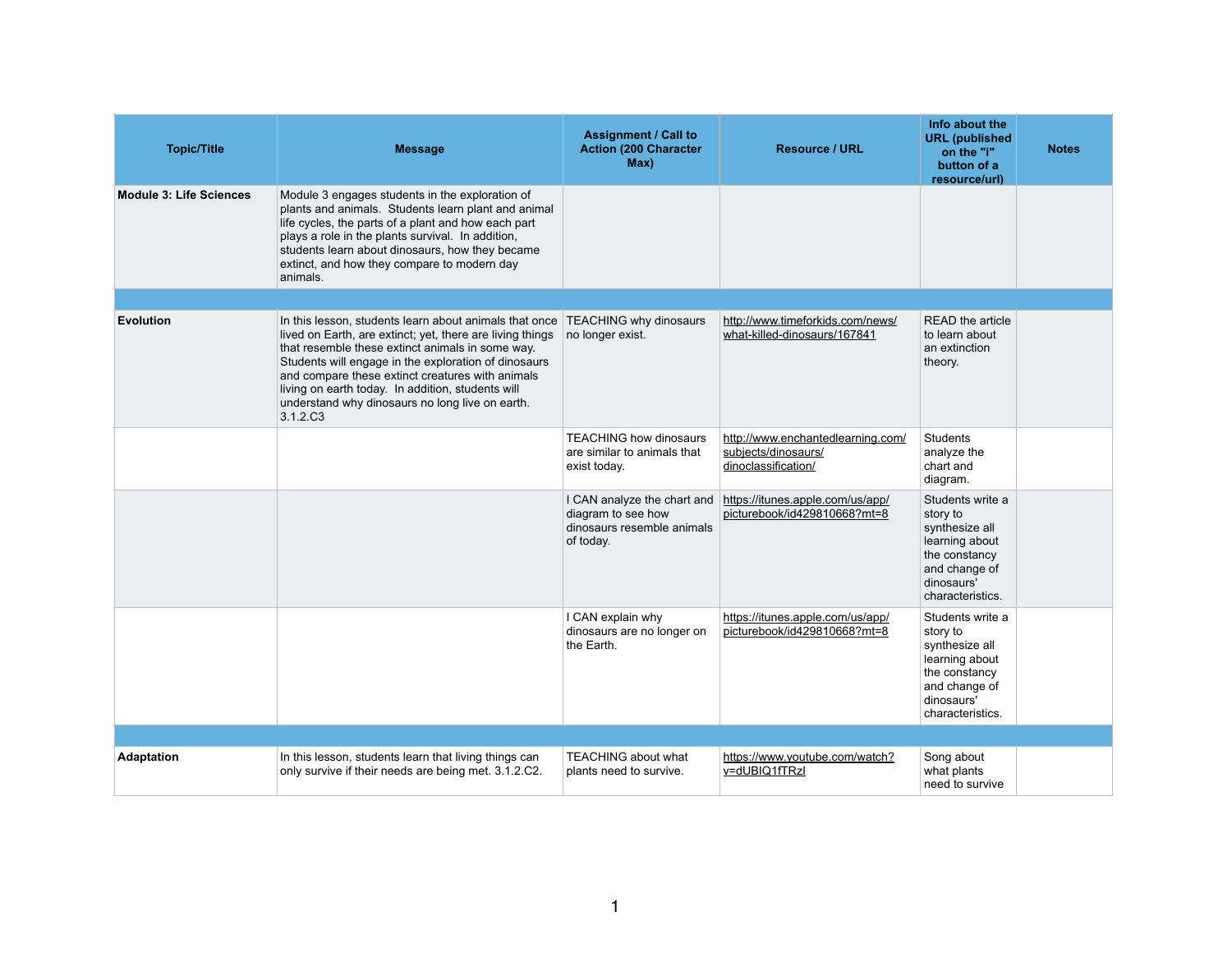|                                    |                                                                                | I CAN explain what plants<br>need to survive.                    | https://itunes.apple.com/us/app/<br>animoto-video-maker/id459248037?<br>$mt=8$               | Students use<br>the iPad camera<br>to take daily<br>pictures of the<br>biome; photos<br>can then be<br>analyzed in a<br>movie made<br>with Animoto to<br>show a time<br>lapse video of<br>the biome<br>growing. |
|------------------------------------|--------------------------------------------------------------------------------|------------------------------------------------------------------|----------------------------------------------------------------------------------------------|-----------------------------------------------------------------------------------------------------------------------------------------------------------------------------------------------------------------|
|                                    |                                                                                | <b>TEACHING what animals</b><br>need to survive.                 | https://www.youtube.com/watch?<br>v=k4UDf3tF_O4                                              | Song about<br>what animals<br>need to survive                                                                                                                                                                   |
|                                    |                                                                                | I CAN explain how animals<br>survive.                            | https://itunes.apple.com/us/app/<br>popplet-lite/id364738549?mt=8                            | Use Popplet to<br>make a graphic<br>organizer of one<br>animal and its<br>four basic needs<br>to synthesize<br>their learning.                                                                                  |
|                                    |                                                                                |                                                                  |                                                                                              |                                                                                                                                                                                                                 |
| <b>Life Cycles</b>                 | In this lesson, students learn about plant and animal<br>life cycles. 3.1.2.A3 | TEACHING life cycles.                                            | https://www.youtube.com/watch?v=-<br>pHav-3QZkl                                              | This video<br>introduces the<br>idea of a life<br>cycles with a<br>connection to<br>how all living<br>things grow.                                                                                              |
|                                    |                                                                                | TEACHING life cycles of the<br>butterfly.                        | https://www.youtube.com/watch?<br>v=MQXPQRaaolM                                              | Video details life<br>cycle of a<br>butterfly.                                                                                                                                                                  |
|                                    |                                                                                | I CAN with a partner explain<br>the life cycle of the butterfly. | https://itunes.apple.com/us/app/<br>educreations-interactive-whiteboard/<br>id478617061?mt=8 | Use APP to<br>draw and<br>narrate the life<br>cycle of an                                                                                                                                                       |
|                                    |                                                                                |                                                                  |                                                                                              | animal.                                                                                                                                                                                                         |
| FIND PDF TO GO WITH<br><b>THIS</b> |                                                                                | I CAN explain the life cycle<br>of a frog.                       | https://youtu.be/AMrkcQ4eX_A                                                                 | Learn all about<br>the life of frogs<br>with Franklin<br>and his family!                                                                                                                                        |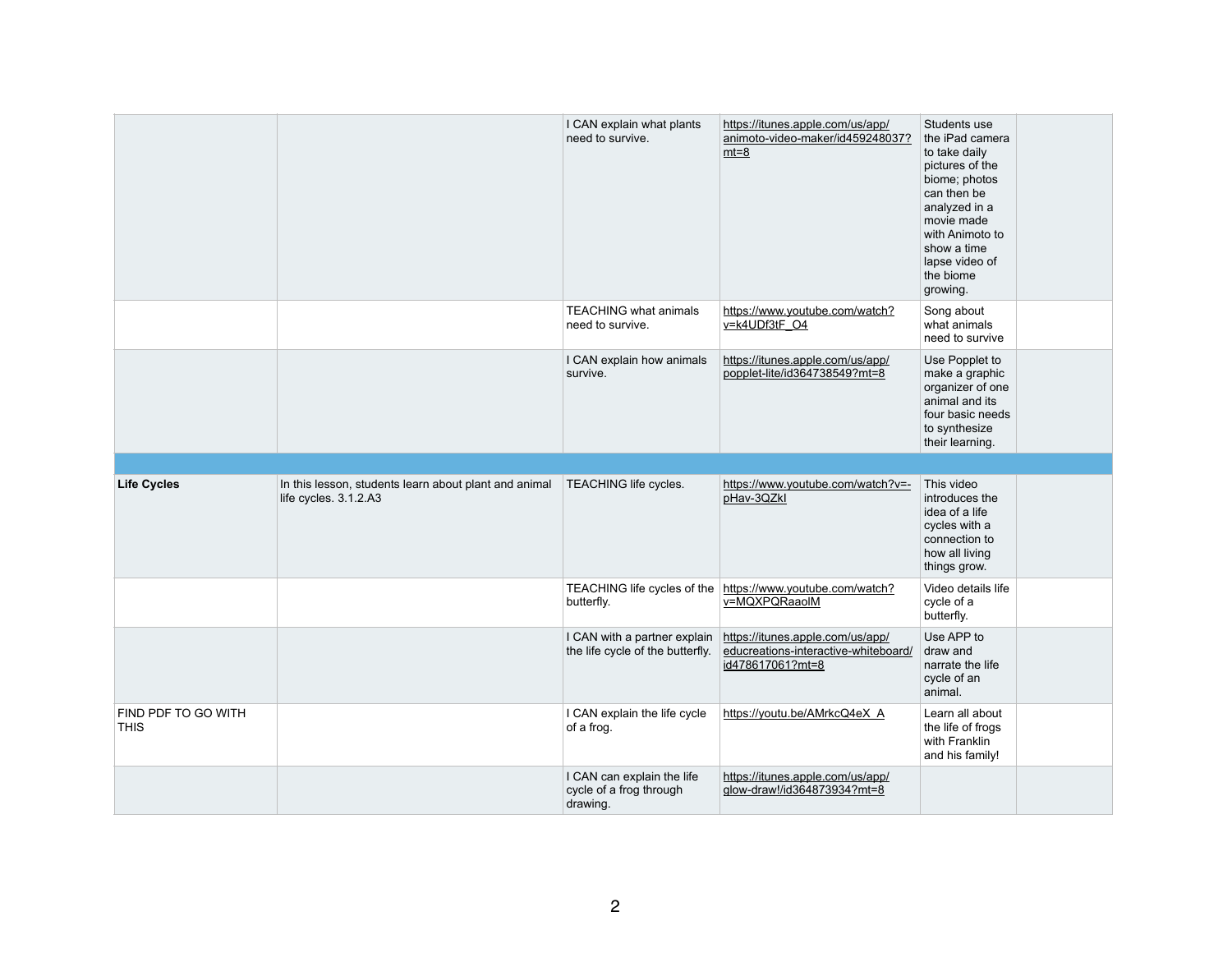|                           |                                                                                                                                                                                                                                            | I CAN learn about the plant                                            | https://appsto.re/us/U1q23.i                                                                    | plant life cycles<br>and importance<br>of plants for<br>animals.<br>Video introduces                                                                                                        |  |
|---------------------------|--------------------------------------------------------------------------------------------------------------------------------------------------------------------------------------------------------------------------------------------|------------------------------------------------------------------------|-------------------------------------------------------------------------------------------------|---------------------------------------------------------------------------------------------------------------------------------------------------------------------------------------------|--|
|                           |                                                                                                                                                                                                                                            | life cycle by watching this<br>video.                                  |                                                                                                 | the stages of a<br>plant life cycle.                                                                                                                                                        |  |
|                           |                                                                                                                                                                                                                                            | I CAN identify the stages of<br>a plant cycle.                         | https://itunes.apple.com/us/app/<br>seed-cycle/id440030386?mt=8                                 | APP cost 99<br>cents. This APP<br>allows children<br>to grow a plant<br>and complete<br>plant life cycle<br>stages. Includes<br>read to me<br>option                                        |  |
|                           |                                                                                                                                                                                                                                            | I CAN record the stages of a<br>plant life cycles.                     | http://files.havefunteaching.com/<br>free-worksheets/science/plant-life-<br>cycle-worksheet.pdf | Students plant a<br>seed in a clear<br>cup then<br>observe the<br>growth through<br>observation.<br>Students then<br>use this<br>worksheet to<br>document the<br>changes they<br>have seen. |  |
|                           |                                                                                                                                                                                                                                            | I CAN compare and contrast<br>the life cycle of a plant and<br>animal. | https://itunes.apple.com/us/app/<br>color-pencils-drawing-painting/<br>id959403927?mt=8         | Drawing app for<br>students to<br>compare and<br>contrast plant<br>and animal life<br>cycles.                                                                                               |  |
|                           |                                                                                                                                                                                                                                            |                                                                        |                                                                                                 |                                                                                                                                                                                             |  |
| <b>Forms and Function</b> | In this lesson, students learn how different parts of a<br>plant work together to make the organism function.<br>Students engage in labeling parts of a plant and<br>identifying the function of the various parts of a plant.<br>3.1.2.A5 | TEACHING the parts of a<br>plant and their functions.                  | https://www.youtube.com/watch?<br>v=X6TLFZUC9gl                                                 | Video shows<br>and explains<br>each part of a<br>plant.                                                                                                                                     |  |